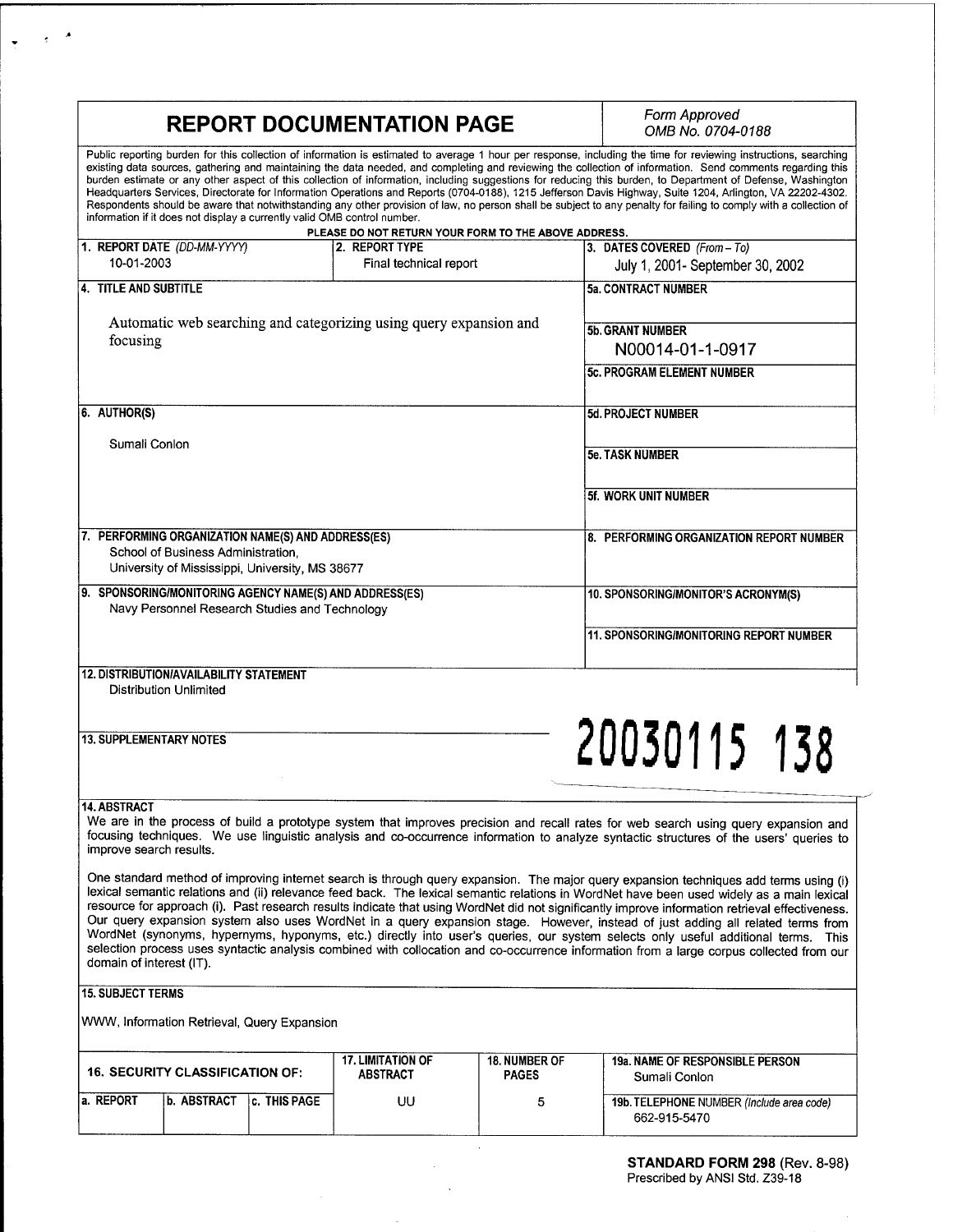### FINAL TECHNICAL REPORT

GRANT #: N00014-01-1-0917

PRINCIPAL INVESTIGATOR: Sumali Conlon (e-mail: sconlon@bus.olemiss.edu)

#### INSTITUTION: University of Mississippi

GRANT TITLE: Automatic web searching and categorizing using query expansion and focusing

AWARD PERIOD: My 1,2001- September 30,2002

OBJECTIVE: To build a prototype system that improves precision and recall rates for web search using query expansion and focusing techniques. We use linguistic analysis and co-occurrence information to analyze syntactic structures of the users' queries to improve search results.

APPROACH: One standard method of improving internet search is through query expansion. The major query expansion techniques add terms using (i) lexical semantic relations and (ii) relevance feed back. The lexical semantic relations in WordNet have been used widely as a main lexical resource for approach (i). Past research results indicate that using WordNet did not significantly improve information retrieval effectiveness. Our query expansion system also uses WordNet in a query expansion stage. However, instead of just adding all related terms from WordNet (synonyms, hypernyms, hyponyms, etc.) directly into user's queries, our system selects only useful additional terms. This selection process uses syntactic analysis combined with collocation and co-occurrence information from a large corpus collected from our domain of interest (information technology).

This work requires several steps, including:

- 1) Extracting noun and proper noun phrases from web documents
- 2) Collecting co-occurrence data from the web in the domain of interest.
- 3) Performing query expansion using information in the lexical database WordNet
- 4) Performing a focusing stage using co-occurrence information and syntactic analysis
- 5) Submiting the results to the web to retrieve additional web pages using the expanded phrases.

# ACCOMPLISHMENTS (throughout award period):

 $\langle$ 

We have completed many of the tasks listed above. However, the work is still ongoing since natural language processing requires an extremely sophisticated knowledge base and lexicon. The following describes each stage of the work which has been accomplished so far.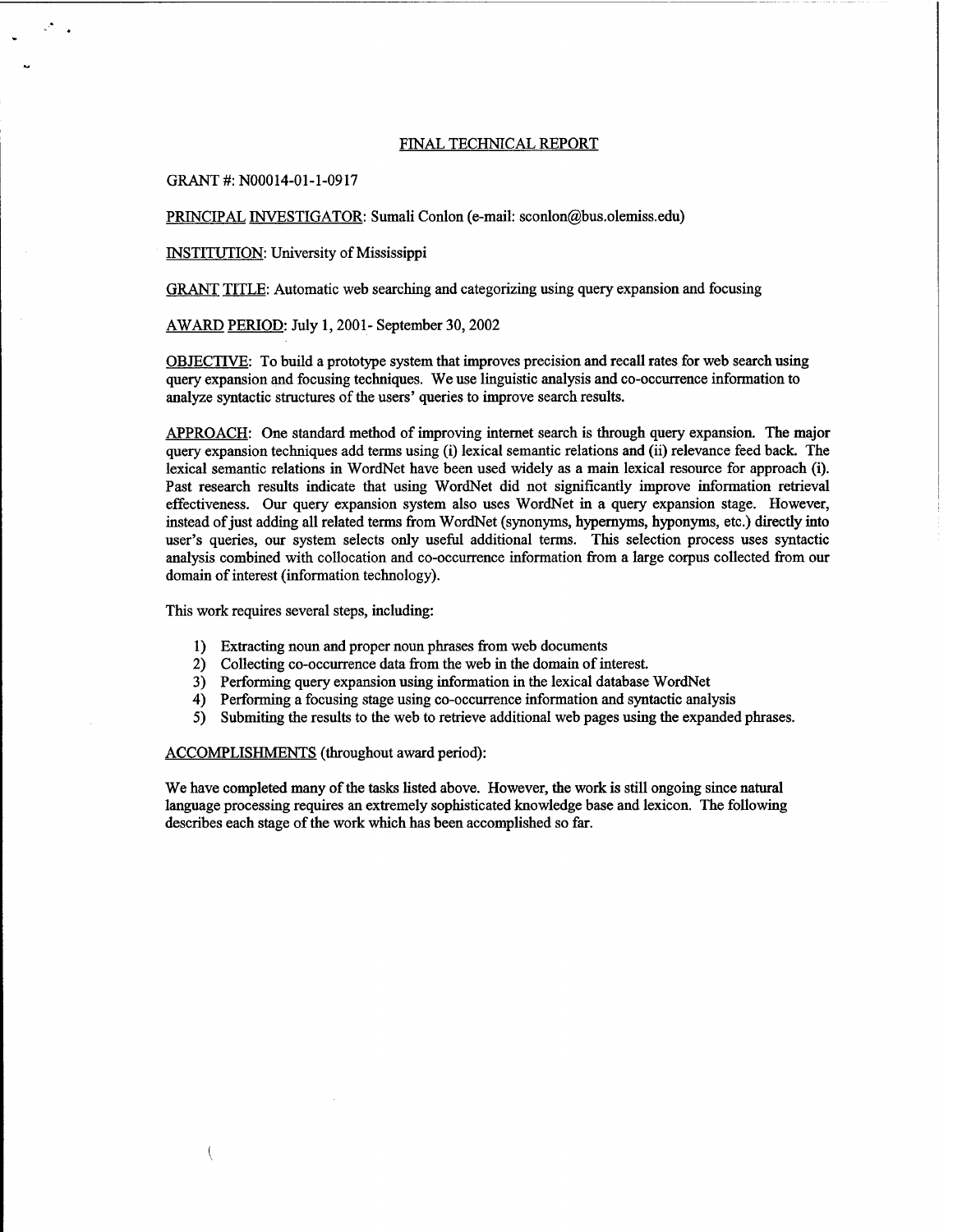1) Extracting noun and proper noun phrases from web documents

This part benefits from the previous work supported by ONR. We selected proper noun phrases and other noun phrases semi-automatically from a KWIC (Key Words In Context) index file. The KWIC index file was created from data collected from the web in the information technology domain. This data set allows us to find many proper noun phrases. However, many proper nouns that are not found in the sources on the web were added by hand from other sources. Acronyms were also collected.

Noun phrases, proper noun phrases, and acronyms are important in internet search since most users' queries are short and are in the form of such expressions. If the queries are in the form of proper nouns or acronyms, the system identifies them from these extensive proper noun lexicons. They will not have to be expanded. The query "the office of naval research," for example, will not require the expansion stage. This query will be sent directly to the search engines (Google in our system). The returned URLs will be the URLs that the search engine provides.

2) Collecting co-occurrence data from the web in the domain of interest.

The KWIC program produces co-occurrence data that helps us in the query expansion and focusing stage. Here are some sample items in this file:

|        | W1                 | w2                        | w3            | w4         | w5          | w6.          |
|--------|--------------------|---------------------------|---------------|------------|-------------|--------------|
| 1.     | to                 | the                       | $Cray-1$      | computer   | which       | was          |
| 2.     | Apple              | iMac                      | DV            | computers  | becomes     | available    |
| 3.     |                    | ast-movingworld           | оf            | computer   | technology, | the          |
| 4.     |                    | immensely powerful        | IBM           | computer   | that        | experts      |
| 5.     | The                | aster                     | PC            | computer,  | $128+$      | MB           |
| 6.     | answer             | sessions                  | High-speed    | computers  | Quality     | reference    |
| 7.     |                    | Cafe, Polson, MT;         | High-speed    | computers, | fine        | coffee,      |
| 8.     |                    | answer sessions           | High-speed    | computers  | Quality     | reference    |
| 9.     |                    | for                       | high-speed    | computers  | and         | electronics, |
|        | 10. techniques for |                           | high-speed    | computers  | have        | developed    |
|        |                    | 11. satellites and        | high-speed    | computers  | and         |              |
| 12. a  |                    | high-speed,               | high-capacity | computer   | containing  | data         |
|        |                    | 13. Organizatin: Clientes | Fast          | computer   | systems     | visit        |
|        |                    | 14. Possible Tomorrows    | High-speed    | computers  | have        | made         |
|        |                    | 15 answer sessions        | High-speed    | computers  | Ouality     | reference    |
| 16. of |                    | a                         | powerful      | computer   | algorithm   | written      |
|        | 17. fast           | and                       | powerful      | computers  | with        | qually       |
|        | $18.$ key          | innovations               | Powerful      | computer   | modeling    | From         |
|        |                    | 19. turbidity 22 $-$      | Powerful      | computers  | developed   | bγ           |
|        | 20. fast           | and                       | powerful      | computers  | with        |              |
|        | 21. fast           | and                       | powerful      | computers  | become,     | will<br>they |

Table 1. Key Word In Context (KWIC) display for the sentences that contain the word "computer"

The actual data in the KWIC file contains 15 words per line. However, to make the output more readable in this report, we only show six words per line. Column 4 contains the word "computer" while the words around this column are words that appear before or after the word in question in the web documents we collected. Currently our KWIC file contains more than ten million records.

3) Performing standard query expansion using information in the lexical database WordNet

WordNet is a lexical database generated by a team of cognitive scientists at Princeton University. It is the most comprehensive lexical database available today and it has been used by most natural language processing researchers. In this research, we use entries in WordNet to perform query expansion.

Queries that are not proper nouns or acronyms may require query expansion. Users might submit queries that consist of a noun possibly modified by some adjectives ("big screen monitor," for example). Since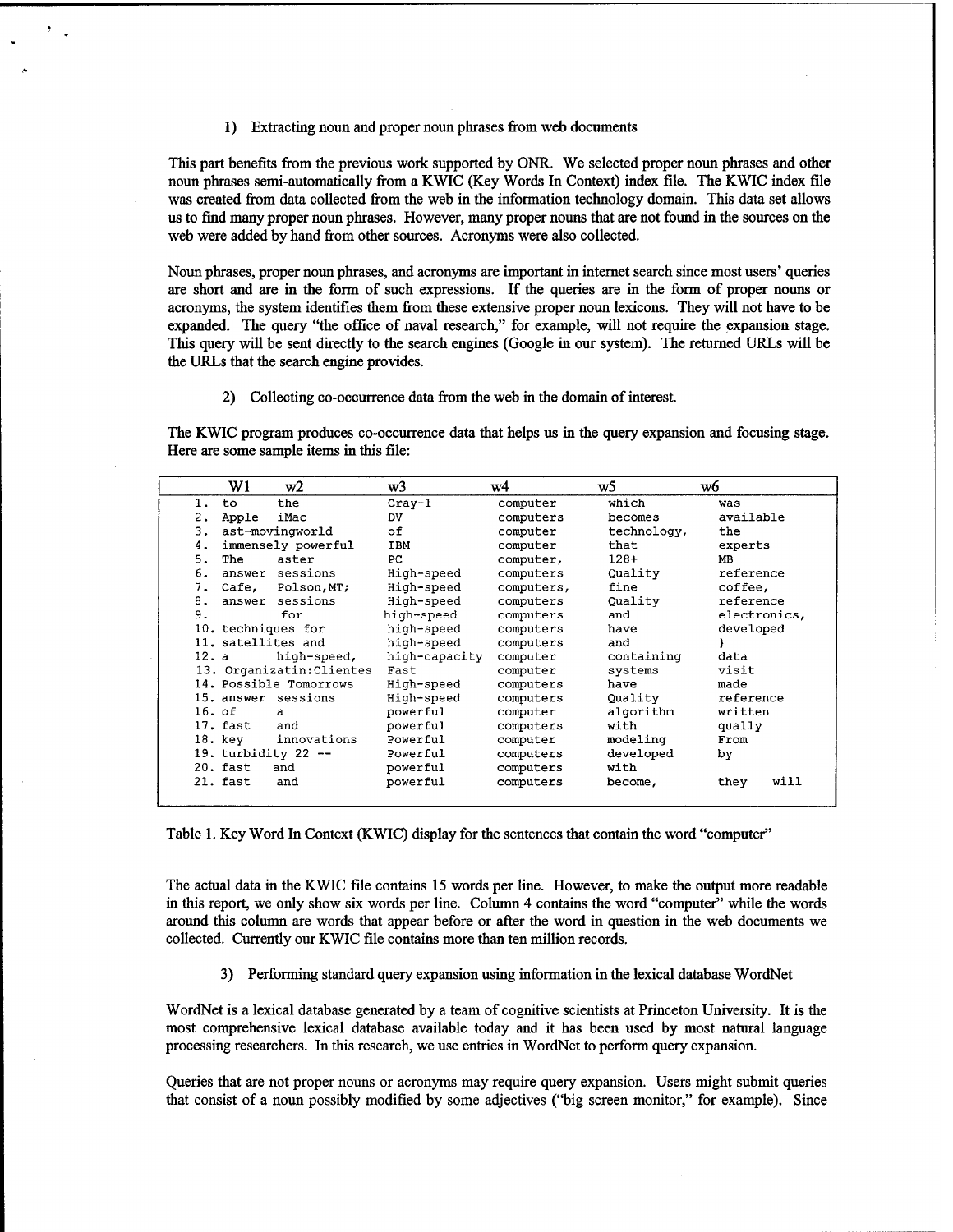there are many phrases that represent the same concepts, users' queries may not match the terms that are used by writers of web pages. The standard query expansion process is intended to fix this problem. The query "fast computer," for example, can be expanded based on the synonyms in WordNet, by finding the cross product of synonyms of each term in the query. In this example, "fast" has 74 synonyms:

| accelerated<br>accelerating<br>alacritous<br>allegretto<br>allegro<br>andantino<br>asleep(p)<br>barred<br>blistering<br>bolted | botonee<br>botonnee<br>button-down<br>choosey<br>choosy<br>constant<br>dainty<br>double-quick<br>dved<br>erect | fast<br>fastened<br>finical<br>finicky<br>fixed<br>fleet<br>fussy<br>hastening<br>high-speed<br>hot | hurried<br>hurrving<br>immediate<br>immoral<br>instant(a)<br>instantaneous<br>invasive<br>jet-propelled<br>knotted<br>latched | locked<br>meteoric<br>meticulous<br>moving<br>nice<br>old-maidish<br>old-womanish<br>overnice<br>particular<br>pegged-down | pernickety<br>persnickety<br>pinned<br>prestissimo<br>presto<br>prissy<br>prompt<br>quick<br>rapid<br>red-hot | scurrying<br>secured<br>smooth<br>speeding<br>speedy<br>squeamish<br>stapled<br>steady<br>straightaway<br>swift | tinted<br>upright<br>vertical<br>vivace<br>winged |
|--------------------------------------------------------------------------------------------------------------------------------|----------------------------------------------------------------------------------------------------------------|-----------------------------------------------------------------------------------------------------|-------------------------------------------------------------------------------------------------------------------------------|----------------------------------------------------------------------------------------------------------------------------|---------------------------------------------------------------------------------------------------------------|-----------------------------------------------------------------------------------------------------------------|---------------------------------------------------|
|--------------------------------------------------------------------------------------------------------------------------------|----------------------------------------------------------------------------------------------------------------|-----------------------------------------------------------------------------------------------------|-------------------------------------------------------------------------------------------------------------------------------|----------------------------------------------------------------------------------------------------------------------------|---------------------------------------------------------------------------------------------------------------|-----------------------------------------------------------------------------------------------------------------|---------------------------------------------------|

Table 2. Synonyms for "fast"

Similarly, the word "computer" has 9 synonyms:

**Computer** computing machine computing device data processor electronic computer information processing system calculator reckoner figurer estimator

Table 2. Synonyms for "computer"

The query expansion stage will produce 74 x  $10 = 740$  phrases. Some examples are:

| <b>Accelerated Computer</b>               | <b>Alacritous Computer</b>               | <b>Allegretto Computer</b>               |
|-------------------------------------------|------------------------------------------|------------------------------------------|
| Accelerated computing machine             | Alacritous computing machine             | Allegretto computing machine             |
| Accelerated computing device              | Alacritous computing device              | Allegretto computing device              |
| Accelerated data processor                | Alacritous data processor                | Allegretto data processor                |
| Accelerated electronic computer           | Alacritous electronic computer           | Allegretto electronic computer           |
| Accelerated information processing system | Alacritous information processing system | Allegretto information processing system |
| Accelerated calculator                    | Alacritous calculator                    | Allegretto calculator                    |
| <b>Accelerated Reckoner</b>               | Alacritous reckoner                      | Allegretto reckoner                      |
| Accelerated figurer                       | Alacritous figurer                       | Allegretto figurer                       |
| Accelerated estimator                     | Alacritous estimator                     | Allegretto estimator                     |
|                                           |                                          |                                          |

Table 3. Some phrases produced during the query expansion stage

The expanded queries may help improve the recall rate of a query since the additional terms might better match words in the web documents. However, most of the additional terms are not useful. As a result, if the system submits all of these phrases as additional queries, the precision rate will drop tremendously. In addition, search will become very slow, since each of the hundreds of queries will take several seconds to process. Thus, we must find ways to eliminate some useless phrases. The next step describe how we do this.

4) Improving on the standard method: focusing using co-occurrence information and syntactic analysis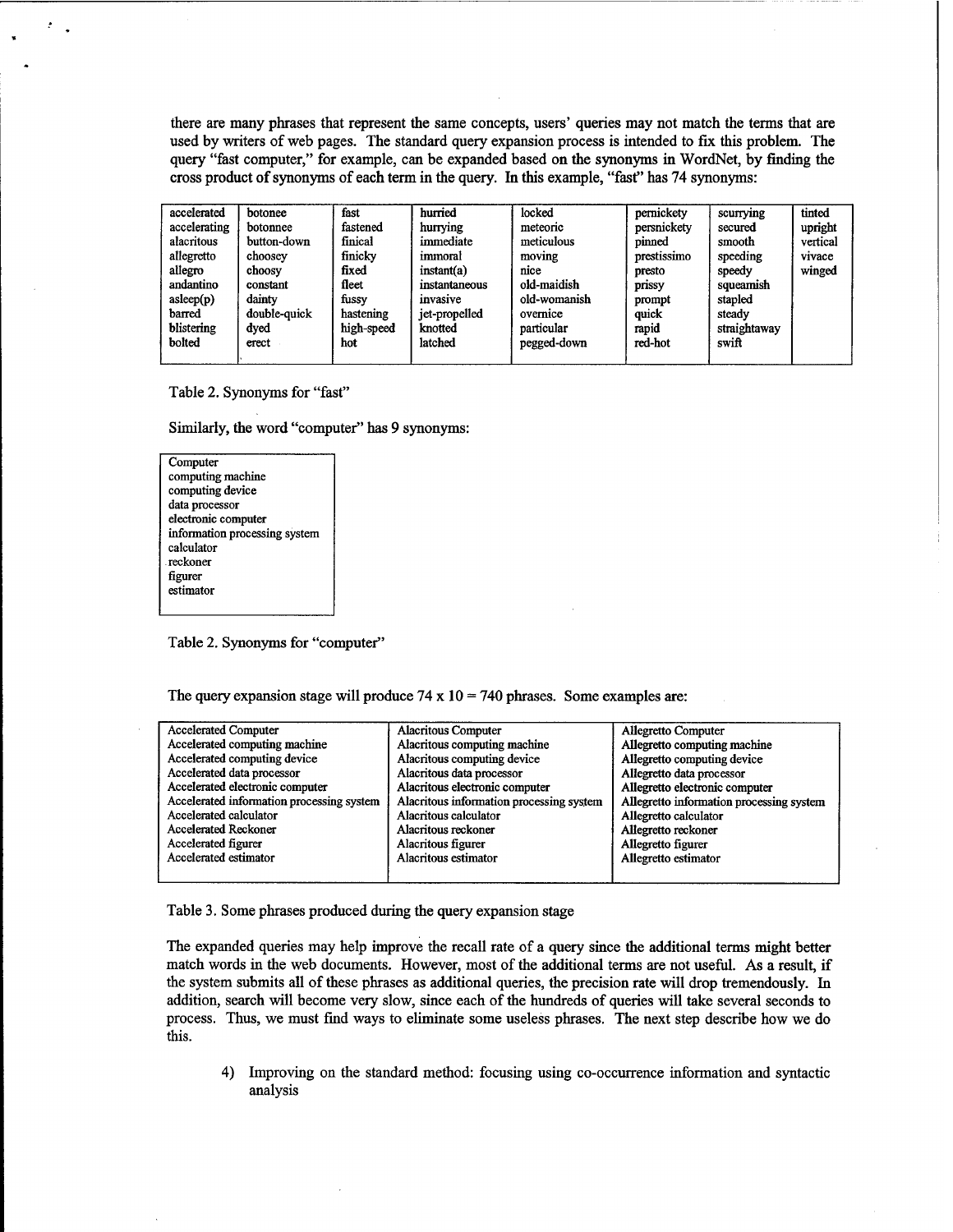The standard query expansion stage in step 3 helps us to find alternatives to the original query so that the search engine can find more pages that match the original query. As shown above, however, most of the expanded phrases obtained using the standard method are not useful.

Thus, in this stage we eliminate many of these useless phrases using a process we refer to as "focusing." This process narrows the set of expanded queries down to the most useful phrases, using co-occurrence data (see Table 1), together with syntactic analysis.

The main idea in his stage is that, if the user submits a query that is not a proper noun or an acronym, the system will try to find the phrases that represent the same concept as expressed by the user's query. It starts by expanding the original query by producing the cross product of the synonyms of each term in the query. The system then selects the useful phrases by learning from the previously collected web pages which combinations of synonyms make most sense. If the query is "fast computer," the system should produce additional queries like "high-speed computer," "high-speed parallel computer," "powerful computer," or "fast and powerful computer." However, phrases like "Accelerated Computer\*," "Alacritous computing machine<sup>\*</sup>," or "rapid growing computer company<sup>\*</sup>."

To accomplish this the system performs two stages:

- 1) It uses the co-occurrence data to find the phrases that make most sense. In this example, the query "fast computer" may have "high-speed computer" as its synonym but not "accelerated computer." This is because the phrase "accelerated computer" never appears in the KWIC file, so the word "accelerated" must not make much sense in connection with "computer." In this step, we are able to eliminate many phrases produced by the previous stage.
- 2) The system performs syntactic analysis to find relevant phrases that are written differently from the expanded queries from the previous step (this work is currently ongoing). In addition to the phrase "high-speed" computer," for example, obtained from the original query "fast computer," there may be other phrases like "fast and powerful computer," or "high-speed parallel computer." To accomplish this stage, we use syntactic rules for noun phrases such as:

| → N           | computer                                      |
|---------------|-----------------------------------------------|
| <b>ART N</b>  | the computer                                  |
| ADJ N         | high-speed computer                           |
| ADJ ADJ N     | high-speed parallel computer                  |
| ADJ ADJ ADJ N | fast parallel network computer                |
| ART ADJ N     | a high-speed computer                         |
| ART ADJ ADJ N | a fast parallel computer                      |
| N1 N2         | network computer (N1 is a noun but serves     |
|               | as an adjective and N2 is a main noun)        |
| N1 N2 N3      | network IBM computer (N1, N2, and N3 are      |
|               | nouns but N1 and N2 serve as adjectives while |
|               | N3 is a main noun)                            |
|               |                                               |

This indicates that the synonyms of each word in the query can appear in many positions as long as they follow one ofthese rules. These rules also tell us that a phrase like "rapid growing computer company\*" is about the "company" not the "computer" so the adjective "rapid" can not be used to modify "computer."

5) Submit the results to the web to retrieve additional web pages using the expanded phrases.

This stage uses the expanded phrases as search queries to send to the search engine. The retuned results are URLs that include results from the original query and the expanded queries.